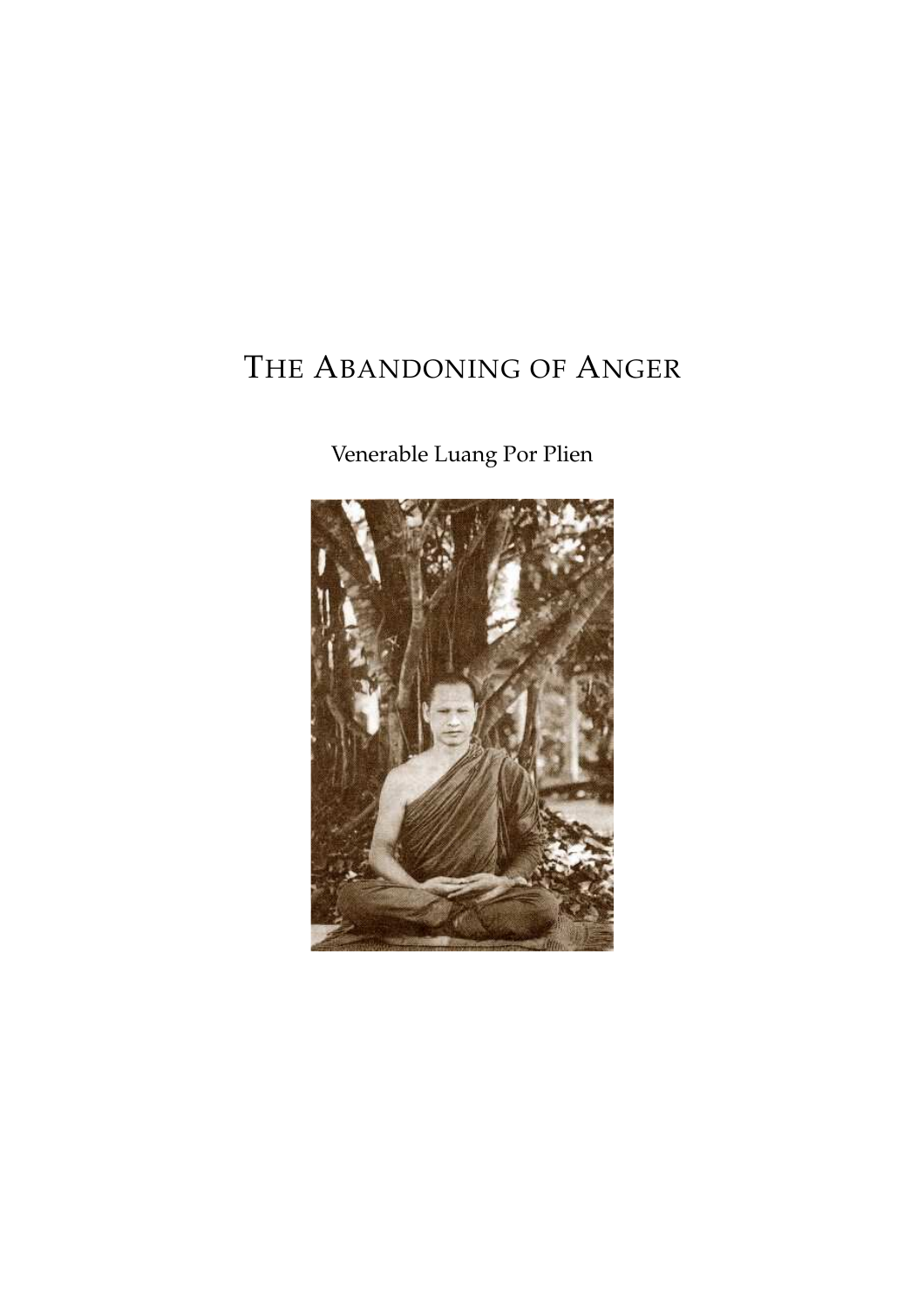### **The Abandoning of Anger**

### **<sup>A</sup> Dhamma talk by Venerable Luang Por Plien**

**Wat Aranyavivek, Bahn Pong, Ampher Mae Taeng, Chiang Mai Province, Thailand**

Copyright  $\odot$  2003 The Sangha, Wat Aranyavivek

#### **For free distribution**

"It is the spirit of dāna, freely offered generosity, which has kept the entire Buddhist tradition alive for more than 2,500 years."

Sabbadānam dhammadānam jīnāti 'The gift of Dhamma excels all gifts'

This computer-edition of 'The Abandoning of Anger' may be freely copied and redistributed electronically, provided that the file contents (including this agreement) are not altered in any way and that it is distributed at no cost to the recipient. You may make printed copies of this work for your personal use; further distribution of printed copies requires permission from the copyright holder, which may be obtained upon notification. Any reproduction (in whole or part, in any form) for sale, profit or material gain is prohibited.

The Abbot Wat Aranyavivek Bahn Pong Ampher Mae Taeng Chiang Mai Thailand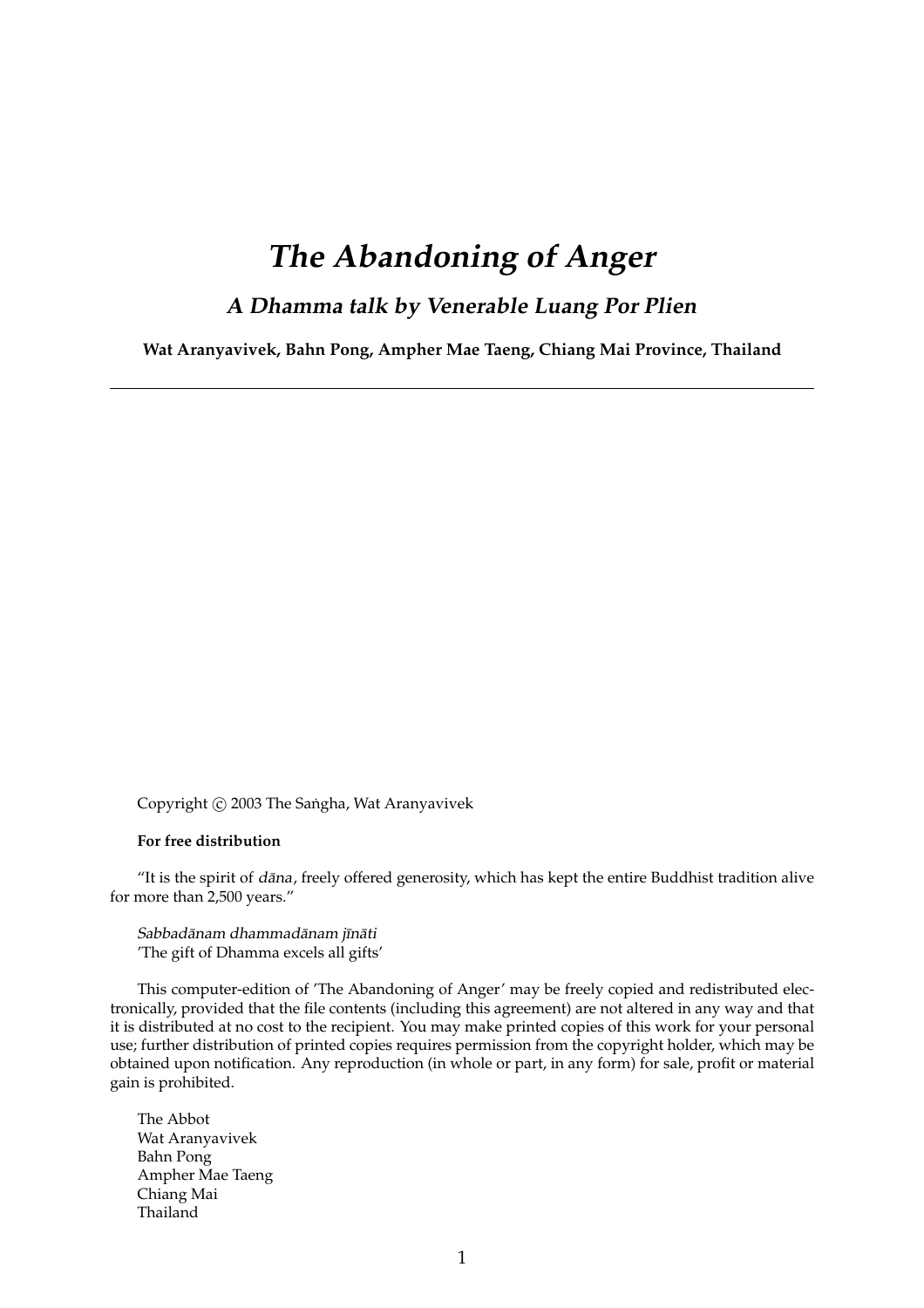# **The Abandoning of Anger**

I would like to share the teachings of the Lord Buddha with you to help clarify your wisdom and enhance your faith and confidence. Why do human beings born in the world so often live in conflict, argument and with suffering? We see it among our friends, family, and relatives, amongst all classes and in all countries. The Lord Buddha advised us to look in our own hearts and minds to find the causes of this unhappiness and conflict.

To live together happily requires us to be mindful of how we think, speak and act towards one another. It is a fact that unwholesome mind-states like greed, anger, and confusion have been causing us suffering for many lifetimes. Therefore we must be mindful - in what we say, think, or do - or these unwholesome states will overcome us. Being dominated by them, it will be very difficult to abandon these old habits and thus train ourselves properly.

Anger can arise in many different ways. For instance, it arises when one is displeased by another's actions that are opposed to our desires. Suppose we give somebody a nice watch and then see that person not take care of it properly. We might become annoyed and upset. Or in the case of a parent who allows their child to drive the family car, instructing the child to drive it from here to there. But the child does not use the car properly, driving it carelessly or going elsewhere. Consequently, the parent becomes furious because the child did not properly follow their instructions.

One can become angry by seeing others act in ways perceived to be inappropriate. For example, some people may talk behind another person's back, saying that they are bad, ugly, messy, or behave poorly. When that person hears what has been said, they get outraged, even uncontrollably so. Their minds can go on and on, asking over and over why these people gossiped about them, saying such hurtful things.

Other people can trigger our temper as well. Let's say that we hear critical things said about us, but remain composed. Then a third person comes and provokes us, saying, "Why, I wouldn't stand for that sort of treatment if I were you!" Then we find ourselves infuriated. Thus hatred can be caused by instigation. Another example of this is when anger is aroused by indulging in gossip and discussing the intolerable behavior of some third person.

Aversion can often arise in family situations. A husband might say something to his wife who then reacts abruptly, without patience, to what has been said. Both then get emotionally worked up and begin to exchange harsh and bitter words.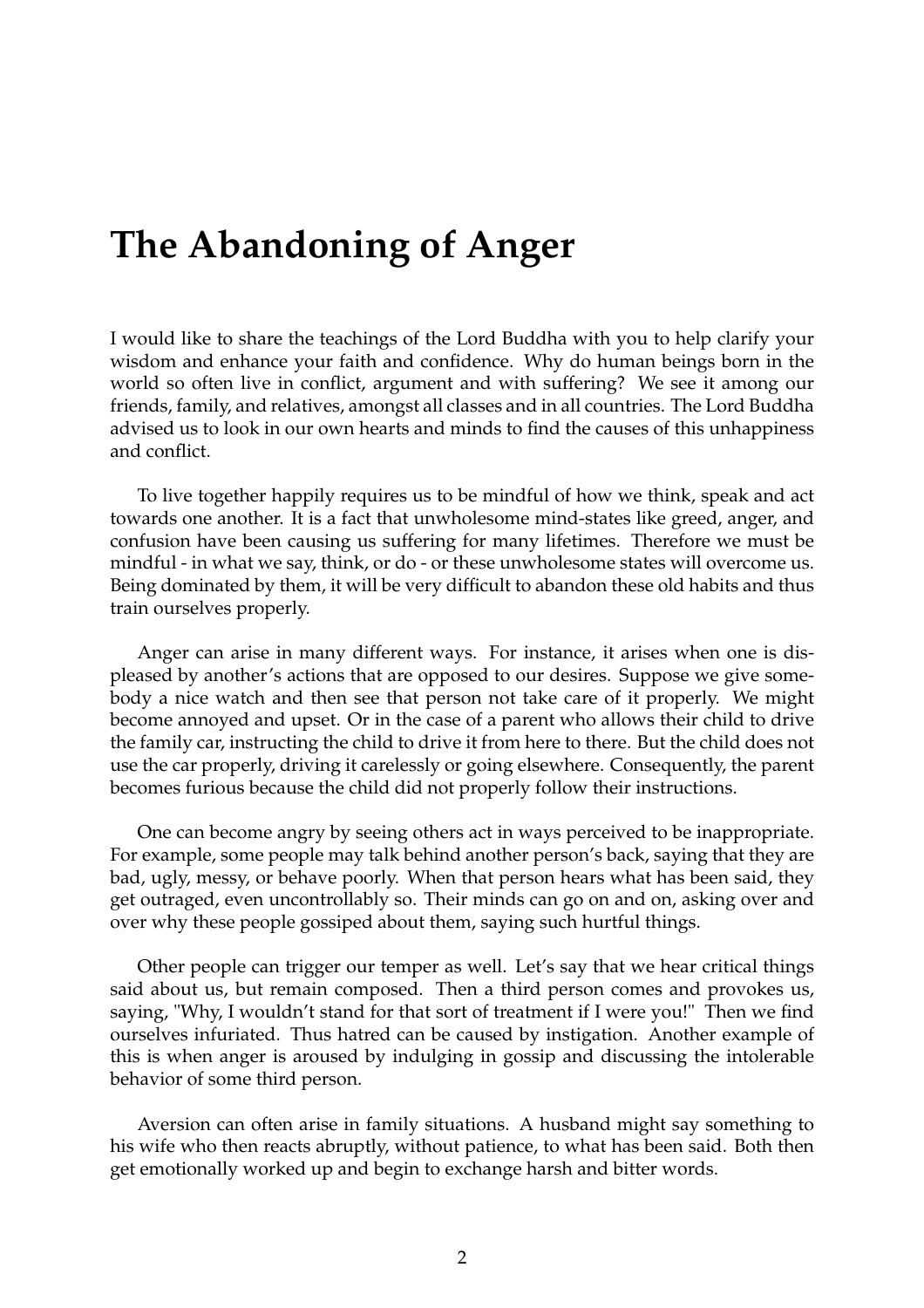Anger arises between parents and children as well. Parents advice, their children to be good, but if the child answers back or otherwise reacts improperly, the parents can become irritated and upset.

Misunderstandings and conflicts can occur between friends as well. This can generate negativity and destroy friendships. When one thoroughly contemplates anger, it is easy to see how dangerous it is and the misery it causes.

From the above examples it can be seen that there are numerous ways that anger can arise. Some people easily get upset over minor matters. Others are able to tolerate intense situations before they get to a point where they can't take it any longer and then anger explodes through speech or action.

Anger has many causes. The root cause however is defilement in the mind. Also, a lack of enough mindfulness and wisdom to restrain anger with patience. People allow their minds to dwell on unwholesome thoughts and this becomes the cause for angry outbursts. Invariably they lose the ability to remain mindful, and to practice patience and humble endurance.

We need to realize just how dangerous aversion is. Suffering arises the moment we get annoyed or aggravated. The Lord Buddha said "Nahi Sathu Kotho," meaning "aversion is not good." If we cannot see the disadvantages of anger and the harm it causes, then we will not be able to restrain our anger. We will not be able to purge it from our minds. When anger dominates our minds, all it yields is suffering for us and harm for others.

There are numerous ways and circumstances in which aversion can arise and completely dominate our minds. For example in the workplace: co-workers can become so upset with each other that all cooperation ends and they end up as antagonists shouting at each other. Riling in this way is harmful both to those who indulge in it as well as to those who bear the brunt.

Anger can be a strongly ingrained tendency in certain people or between certain individuals that has developed over many lifetimes. When they meet each other again in this life either as husbands, wives, brothers or sisters, then those habits of resentment, which have built up over these past lives, will make it easy for them to get on each other's nerves again, even over little things.

Sometimes one has spent a number of past lives with the same group of people. Some families always seem to be upset and argue with one another. There is no harmony in their lives. The power of their kamma, their past deeds, is such that they are pulled to live with each other.

In some cases parents and children may live together, yet not be able to get along. Their lives are filled with sorrow, a sorrow which repeats itself over and over again, lifetime after lifetime. For such people even to look at the other or hear the other's voice can cause resentment and negativity. When people are inter-linked in this way, just thinking about that person can cause so much suffering and ill will that the mind whirls out of control. Fighting and even killing can be the result.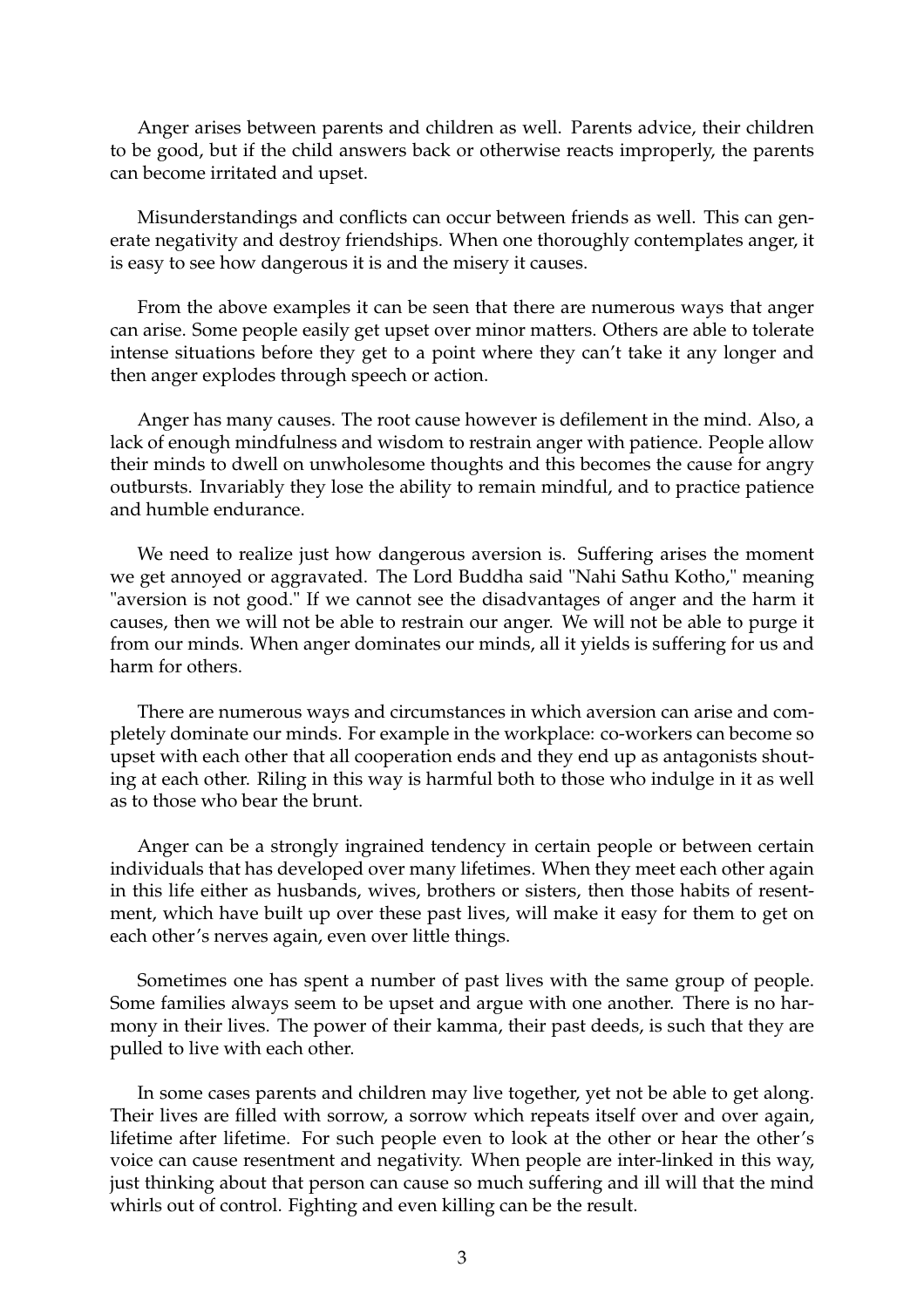So it is evident that those with clouded minds experience sorrow and suffering. They find themselves in constant conflict with others and their vexation is expressed through speech and actions. The Lord Buddha said that being angry is like being stabbed with a sword in the heart. The pain of anger penetrates the heart and perpetual suffering is the consequence. Kamma is created by this habitual action.

If two people are always getting in a row, it may be that in former lives they adopted this tendency to get irritated every time their paths crossed. Even when they attempt to talk together amicably, trying to be considerate, they misunderstand each other and get into arguments. This is because of unskillful habits formed in previous lives. In those past lives they might have fought and squabbled, constantly provoking and counterattacking each other.

There is another kind of anger that can arise because of love or lust. Consider the case of a husband and wife who love each other very much. However, if they allow possessiveness to stain their love then feelings of ownership and jealousy arise. If one of them returns home late, then the partner worries until feelings of jealousy and mistrust are generated. When one of the partners feels ignored or not heard, a sense of resentment and frustration can result. This type of anger arises from love, attachment, lust and jealousy.

Similarly, sometimes the more parents love their children, the more they expect them to comply with their words. Parents can become very upset when their child does not behave in the way they expect. A parent may have taught the child to speak kindly, but then they speak rudely or swear - such disobedience can exasperate the parent. Their ire is actually rooted in love and attachment. The beloved child is expected to be considerate and well behaved, fulfilling the parent's expectations by following their advice. The child receives much love and care from the parent, and the parent in turn wants the child to be sensitive and caring to others. When this doesn't happen, the parent is angered.

We see that anger can easily spring out of love, be it between husband and wife, parents and children or between friends. A lover can fly into a rage if their loved one does not follow their wish, criticizes, blames, or gossips about them. It is a ubiquitous and ingrained impulse in beings that have been born together in this world, to feel hurt and piqued when those they love do not fulfill their wishes and desires.

Hatred is the most intense form of anger and can be very difficult to control. Revenge is even more intense than hatred. At the other end of the spectrum, negativity or minor feelings of frustration are among the less challenging facets of anger, and can usually be restrained. If these milder forms of resentment arise and agitate the mind, but are then not allowed to express themselves through one's speech, expressions or gestures, they will more easily run their course and fade away. However if a person's rage intensifies, they may completely lose control. Minor fuming may turn into abusive utterances and actions and end up in a fight.

Resentment or aversion is a mood that forms in a mind which has lost its ability to be patient and humble. The inevitable result is pain and suffering. It can grow into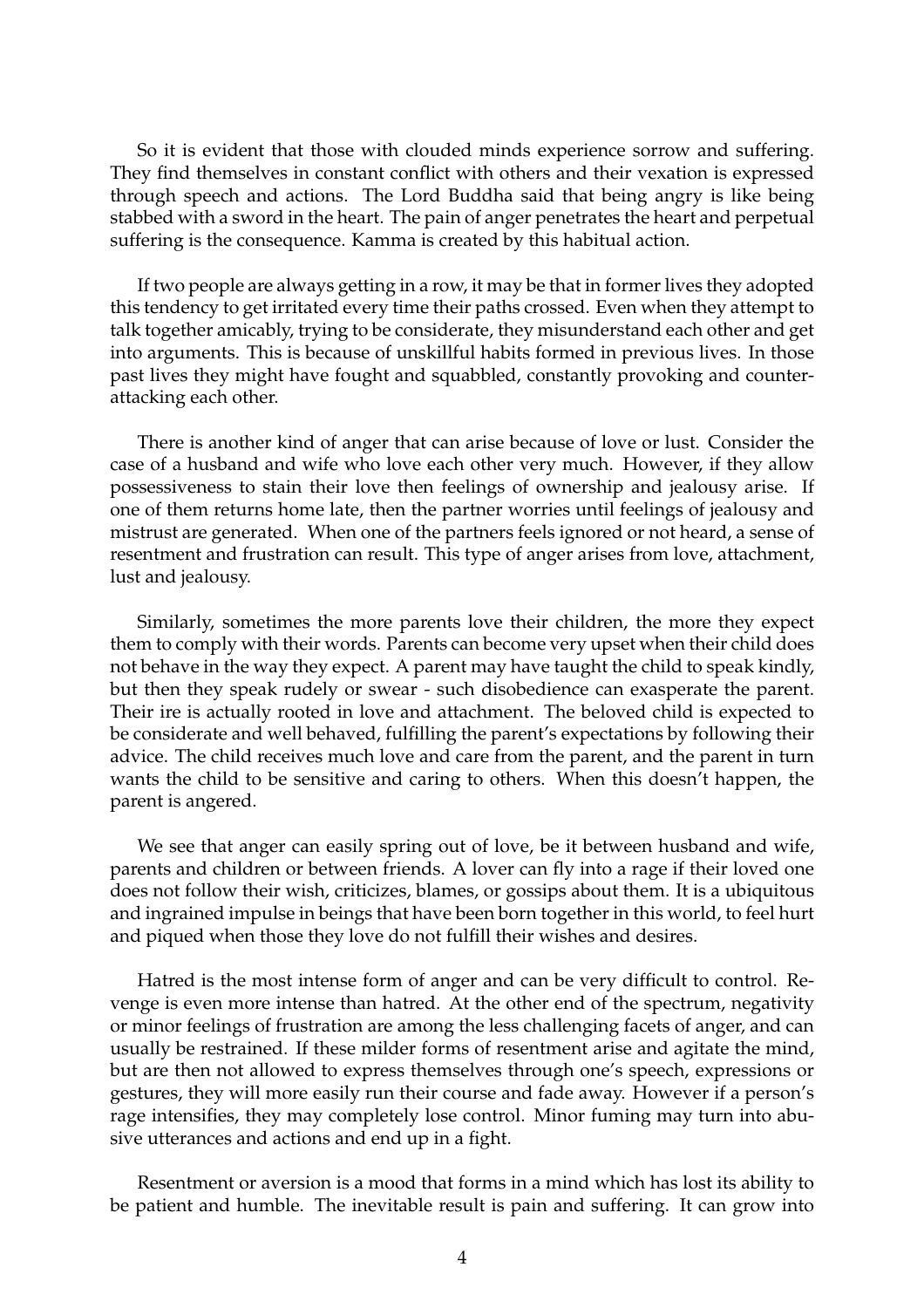a craving for revenge and even to thoughts of murder. When unwholesome thoughts totally dominate the mind, a person is can even feel a sense of elation at successfully murdering another. Unrestrained thoughts lead to unwholesome courses of action, and yield enormous physical and psychological suffering.

Remember, anger is a choice - a negative emotion allowed to run amok in one's mind. Nobody actually "makes" another person angry. Anger arises in oneself. Anger can even be directed towards oneself. For example, if an activity undertaken does not yield the desired outcome, one might be disappointed and disgruntled at one's own performance.

Whether anger is directed at another or at oneself, it is the same mechanism at work. An unwholesome thought arises in the mind - such as self-criticism because something didn't happen the way one wanted - and that unwholesome thought is then perpetuated and clung to. Before long the person becomes angry, perhaps even to the point of losing self-control, because he is not able to get what he wants.

If one has not learned how to check and discipline the mind, then one may say wrong things at the wrong time, or say something nasty or otherwise act inappropriately towards someone else. Later, one feels guilty and regrets behaving in that way. This causes one to get even more upset with oneself. But nobody else makes one angry. One makes oneself angry.

Some people get upset as a consequence of their own self-critical and judgmental attitudes. Let's say a person falls seriously ill and gets so enfeebled that traveling or doing things with others is no longer possible. They may start to feel sorry for themselves and wonder why they have such weakness and bad health. Thinking, "What bad luck or kamma I have," they might become extremely frustrated and angry with themselves.

The process of anger is important to contemplate and understand. To see how it works is very interesting. If this dynamic is not clearly understood, ignorance and confusion will result rather than clear comprehension. One must closely note that anger arises through one's own thoughts, not through anyone else's.

Dissatisfaction arises from craving for unwise things, talking unskillfully, or working in a careless way. For example, one may get upset when ill, or feel frustrated over not being as good looking as someone else. Why does dissatisfaction arise like this? It is because of a lack of self-awareness, and of breaks in mindfulness. When mindfulness and clear comprehension are not present, dissatisfaction can arise.

Some people can even get angry at themselves over their meditation! During meditation, they try very hard to calm and concentrate the mind but fail to do so. Their mind wanders here and there, thinking of many things other than the task at hand. The mind refuses to settle down and stay with the meditation object no matter how hard they try. Finally, they give up, exasperated because their mind is so out of control.

Each one of us intimately knows the face of anger. We believe that external things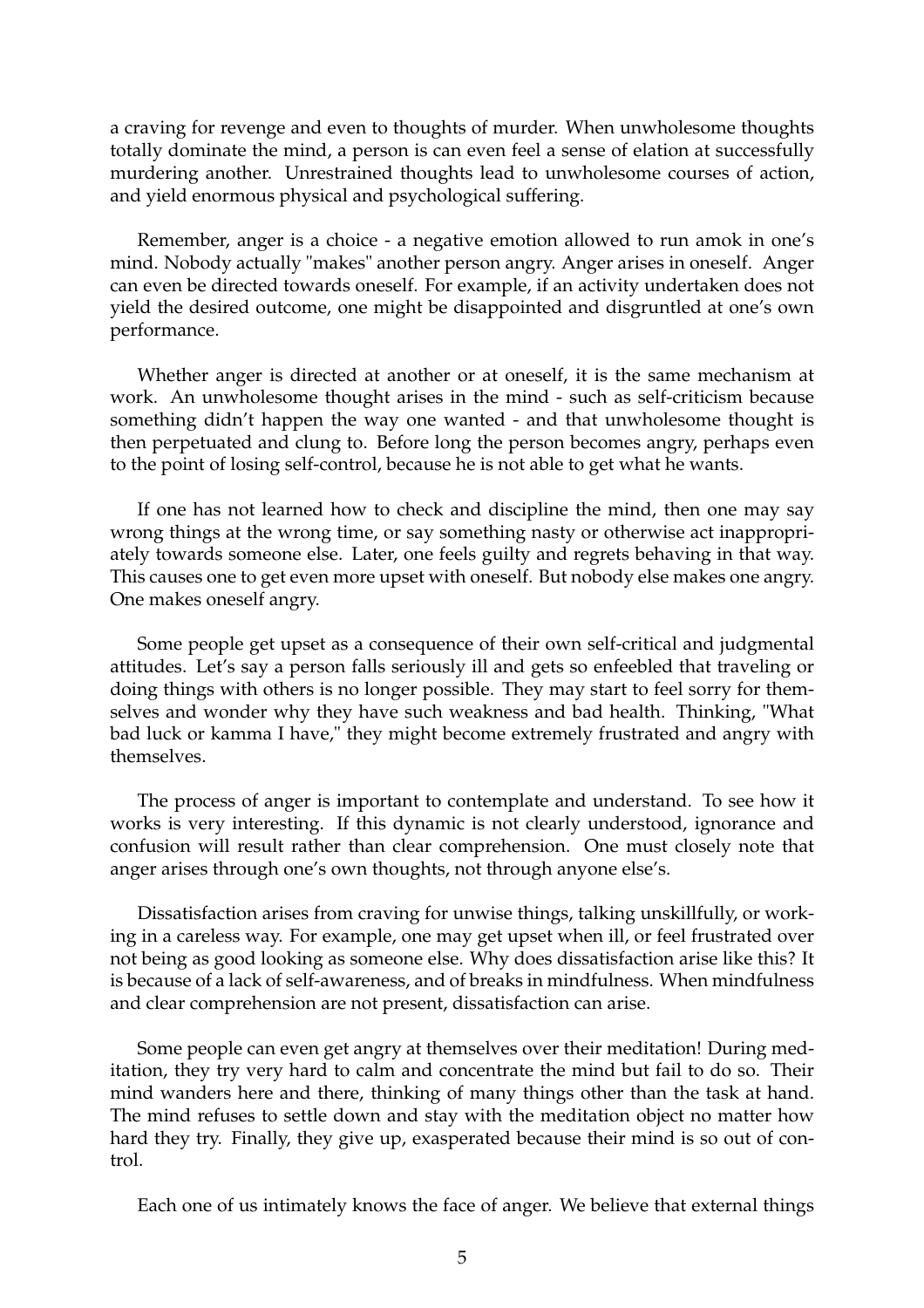trigger it, but actually we have to understand that it is self created. A person who does not behave correctly, who does not speak gently, nor knows the right time and place to say things, will inevitably find he cannot be tranquil and concentrated when meditating. When a person lets unwholesome states inhabit the mind, the latent agitation easily swells into anger. One's self-awareness disappears when this happens. Only misery and bad effects follow. People really suffer because they don't understand this process.

When a person is really furious, everyone can see it written on their face and punctuated in their words and actions. The mind of wrathful person is clouded, withered, and filled with suffering. Like a rotten egg, it's of no use to anybody. Even if a person dresses smartly in expensive clothes and fine jewelry, but then allows anger to adorn their heart, there will be only misery, ugliness and pain for that person. The Lord Buddha said that "anger is like a fire burning our heart," and that very fire can inflame our speech or actions. He said "Nahi Sathu Kotho," meaning anger is totally blameworthy and ignoble.

Contemplate whether anger is good or bad. How many times since our youth have we lost our temper? It has happened many times to all of us. Now we are getting older. Some of us may be even grandparents, and we still get incensed by those around us.

Every time anger arises, nothing beneficial comes from it. We go on getting provoked over and over again. Aren't we fed up yet? Will we just go on letting this unworthy, unwholesome substance fester in our hearts, making us so sad and miserable? Why can't we just kick out anger? It's because we lack mindfulness and wisdom and thus fall under the sway of negative thoughts.

Anger is unwholesome. In our lifetime, we have gotten angry over and over again for such a long time that you would think we would be tired of it. Why have we not changed? It is because our minds are still unhealthy. As if our minds are diseased and constantly feverish, burning us and causing endlessly agony. This disease just keeps on making us get sick over and over again while we grow older by the day. We keep accumulating these rotten, unwholesome thoughts. Defilements are foul and cause misery for ourselves and others! But instead of purifying our minds, we allow all this rubbish to stay, never making an effort to get rid of it.

The Lord Buddha said we are not wise if we do not relinquish anger and negativity: these are useless emotions and do not yield happiness. It is like storing a fermented, foul smelling thing in our house or carrying it in our pockets wherever we go. Wherever we go everything smells awful. Why do we carry such things around with us? We lack wisdom! Carrying something foul around is a simile for holding on to anger.

Sometimes people get annoyed at their friends, children, nephews or nieces, spouse, grandparents and then they catch themselves and regain mindfulness, realizing that they are doing an unwholesome thing. They understand that they have to live together with these people and they should not be averse to them. Even so, they feel incapable of avoiding such behavior. Few are the people who are able to exercise caution, and thereby train themselves to not be overcome by anger.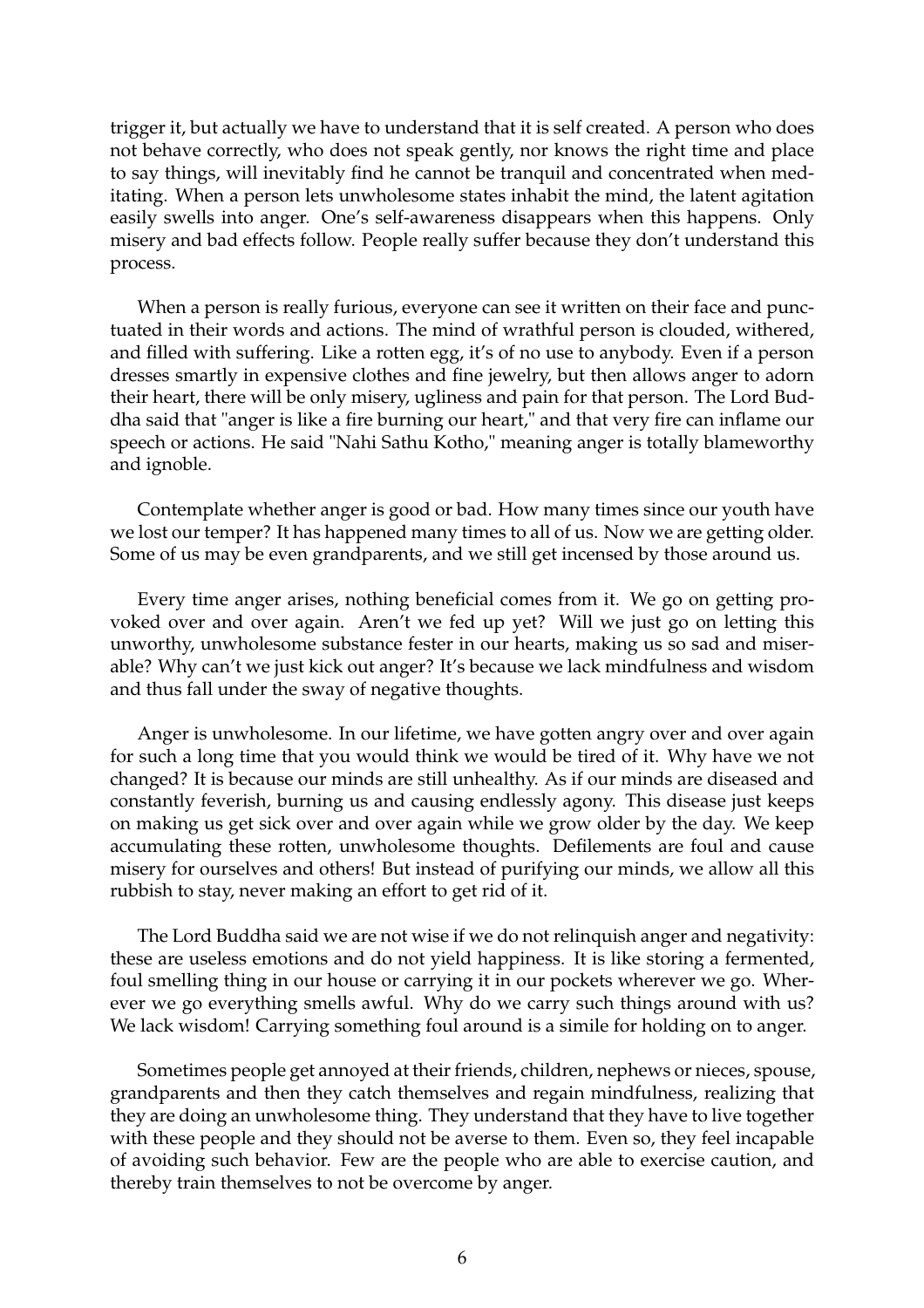Please reflect: is anger a good thing? How long have we been holding on to our aversions? Aren't we fed up with negativity? Does the burning rage inside make you happy? Don't you want to purify your mind of it? Don't you want to live happily? Or would you rather hold on to it and lead a miserable life? If you want your life to move in a positive direction, then inwardly reflect and look at the consequences of anger. You will see that its conquest is the most important thing.

So now that we have exposed anger as a really bad thing, how can we cut it out of our lives to live happily? To answer this question, we must closely introspect in order to understand things clearly. If we fail to do this, we will live an unhappy life. It's that simple. The Lord Buddha taught us to never respond to an angry person with anger. If we respond in the same way, we are even worse than them, even more foolish and certainly not in any way better than them. It is useless to respond to aversion with aversion. Let us find a way to avoid, abandon, and purify ourselves of this foolishness. Reflect on ways to abandon this stupidity.

Now, how can we do this so as to be happy? If we realize the worthless and painful nature of anger, it is easier to give it up. We need to wisely reflect with mindfulness: "I have been caught in this endless ongoing cycle of anger which has perpetuated itself since beginning less time". So what should we do first to curb this emotion and then completely abandon it, banishing it from our hearts and minds? This is achievable through the practice of patience and humility. Here's an example: Let's say we want something to be done in a particular way and instruct an appropriately skilled person on the specifications. Despite meticulous instruction it does not get done that way. This may rile us. But rather than getting irritated, we can develop composure and remain silent, containing any arisen frustration within ourselves. By acting in this way it just ends there.

A parent may give a child a new toy and then later find it broken. Rather than getting infuriated, the parent can reflect on the impermanent nature of all things. It is natural that things like toys will wear out and eventually break, regardless of how they are treated by the child. If the parent merely focuses on the child's carelessness with the toy, they will no doubt be upset. Would that be of any use? They would still have to accept the truth that all objects wear out and break.

In whatever social setting we are, we should endeavor to abandon feelings of vexation. If we do get upset and can no longer endure a situation, then it's best to remove ourselves from that situation. Not having contact with those who annoy us will help subdue the resentment. This is a means of temporarily abandoning ill will. It will check the anger until we meet that person or situation again.

Sometimes when a couple is conversing, they speak in a way of "point scoring" creating arguments and disagreements thereby. They do not even listen to each other. Instead they ceaselessly hurl verbal barbs at each other. In the same way children will argue and contend with their parents, not obeying their advice. So then parents get angry even though they love them.

What should parents do? When they are extremely annoyed, then that's the time to let go of the situation, to drop it. This gives a chance for the anger to subside. Even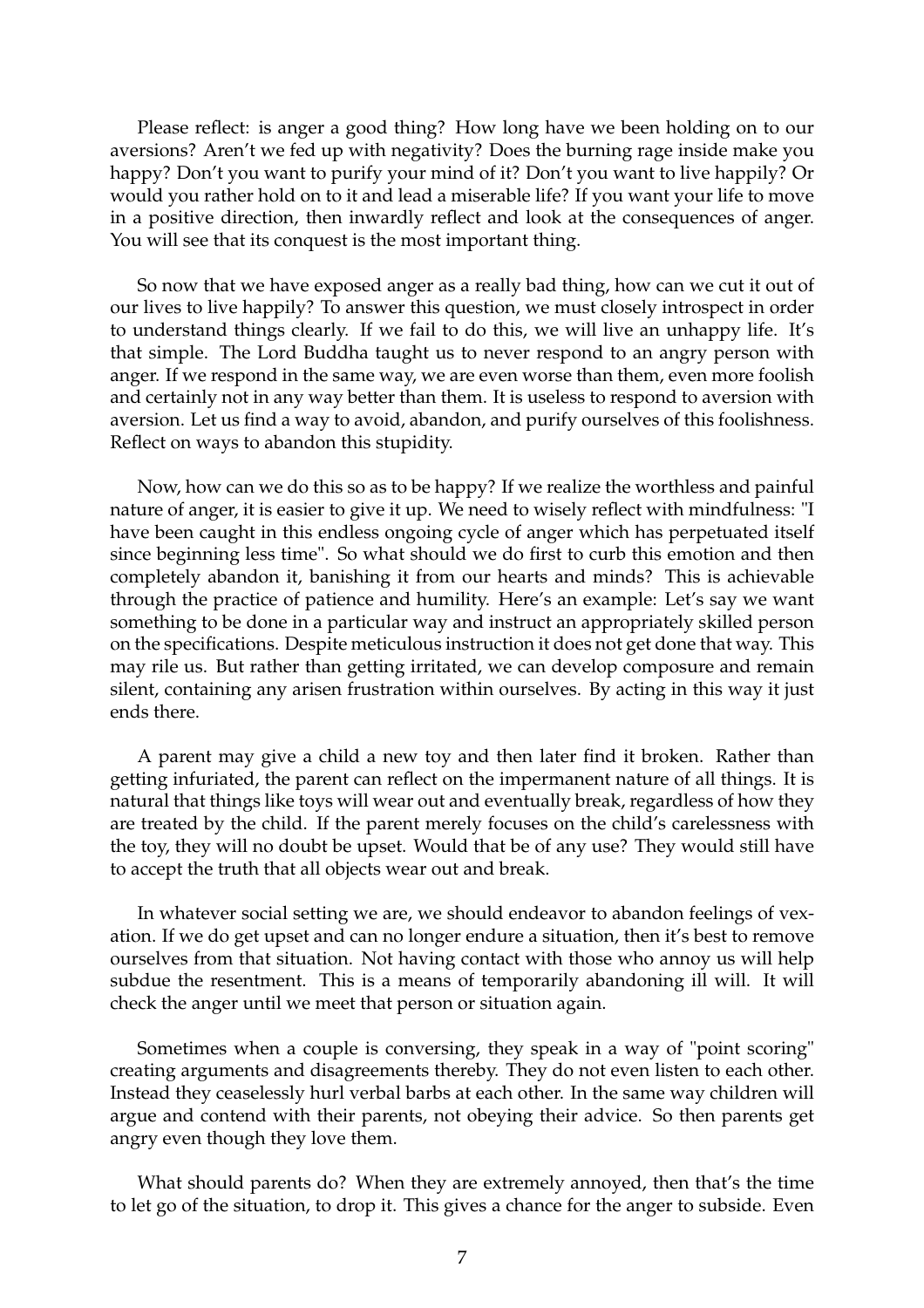though it may reappear when the same situation occurs again, they're getting some breathing space by subduing the process for a short time. Please understand though that this is not a permanent method for preventing anger from arising.

We tend to have a lot of self-hatred. Even when we try to develop loving kindness we can end up frustrated with ourselves. We may become very self-critical when we make a mistake. For example we make an unsound decision at work or when shopping make an unsuitable purchase. This can leave us discontented and mired in self blame. We condemn ourselves as foolish and get upset. This focusing on faults is how anger arises and is sustained.

Rather than getting caught in self-condemnation, we should reflect that making a mistake is normal. No human being can avoid making some mistakes. If we are upset because we have made a bad purchase, or are dissatisfied with how something has turned out, there is unwholesome craving and desire at the source of our thoughts and actions. While it is extremely hard for human beings to not at times be overcome by such anger, remember to be patient and humble. A mind that has not been well trained is difficult to control. So contemplate and reflect wisely in order to develop an understanding of how anger works.

In the same way that we can't control our own mind, we can't control the minds of others, such as our children. They will not always follow our wishes because they are somebody else. Our children don't belong to us. We can't force them to only do as we want, so it is useless to fret over them. Instead, we need to learn from them, to know their temperament and character and understand how they react and respond in various situations. When we can discern other people's temperaments and character traits then we better equipped to deal with them.

Avoidance of people who anger us cannot resolve the situation. Instead, we try to cultivate forbearance towards those who trigger such feelings in us. Endeavor to find skillful ways to see things from their perspective, their point of view. By understanding them more completely, we learn to live together amiably, communicate harmoniously, with less argument, anger, ill will or prejudice.

This is a crucial point. If we do not understand those around us, we cannot avoid getting angry. We will only be able to subdue these feelings in a temporary or intermittent manner. Instead, we need to abandon anger by cultivating patience and persistently letting go of the arisen negativity.

We need to develop our skills of listening and communication. When a husband is speaking, then a wife should endeavor to listen quietly without criticism. Similarly, if a wife is speaking, a husband should be patient, and not just answer back abruptly. By being patient, the couple will not get annoyed with each other. They will acquire the skill of harmonious communication. When a couple continually squabbles, the conflict can become so intense and loud that the neighbors know all about it. Everyone knows for sure that there is no happiness in that house, and they become the talk of the neighborhood. If that couple knew what the neighbors thought, then they might have a sense of conscience and shame. Perhaps some reflection on why they married will help: they had loved each other. Living together over time, things changed, and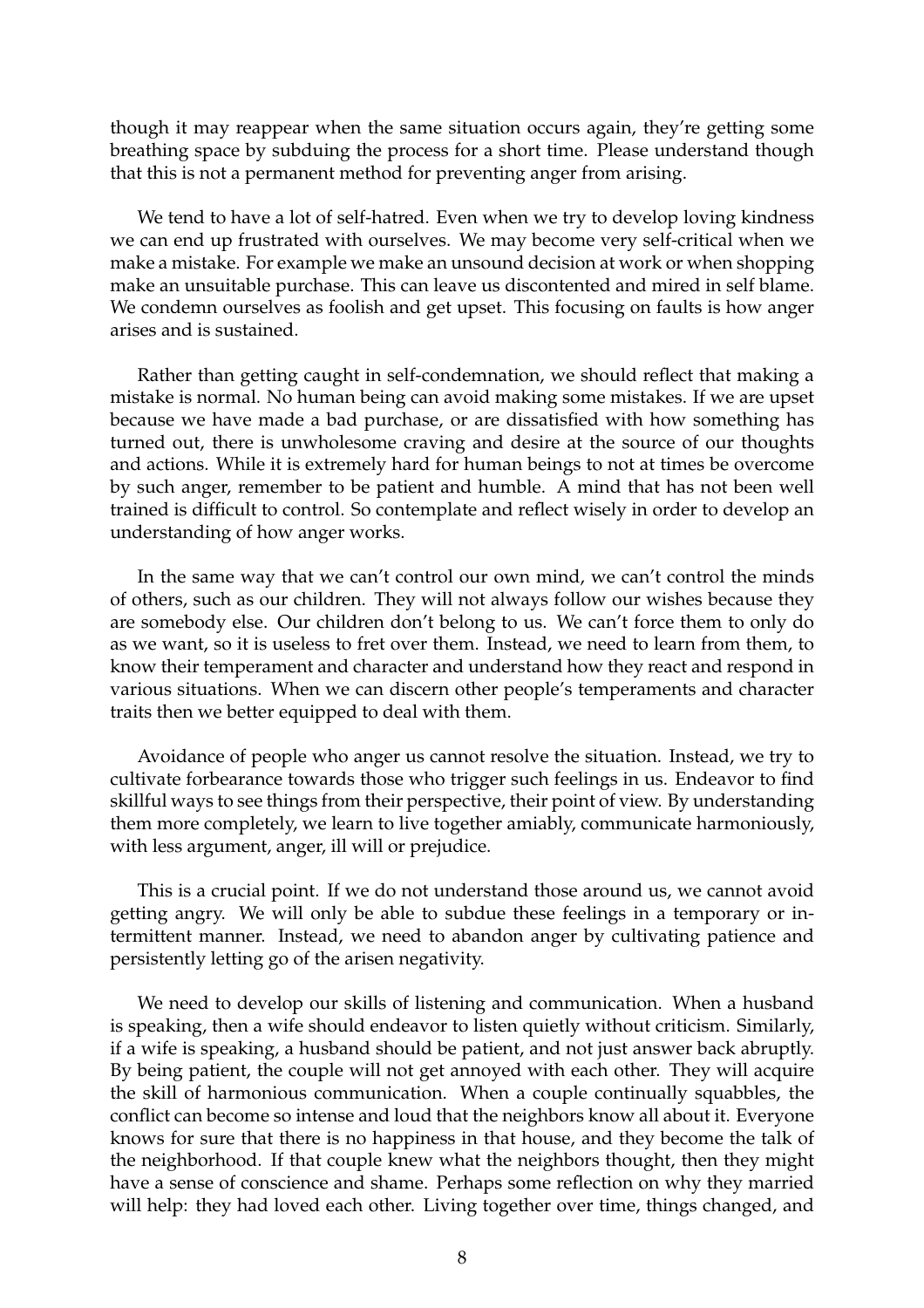they began to argue. If they really reflected in this way, they would be ashamed at the way they have been treating each other.

If the members of a family ponder how much harm disagreements cause, they would be wary of perpetuating arguments. As a result, heated tempers would cool down. By comparing themselves with other families around them, they might observe how others are able to live peacefully and happily. "Why can't our family live with trust and understanding?" If we look at things clearly like this, separating the good from the bad, we will realize that our thinking has been inferior to that of our neighbors! Contemplating this, anger will be calmed.

Instead of reacting to improper treatment by our family members, we can look upon them with loving eyes. We may be temporarily upset, because they did not do as we wanted. But we should ask ourselves: "Is there any use getting annoyed about it?" We may want our children to be well behaved, thoughtful, caring, and sincere, but we have to accept the fact that people are born with different characters and behave differently. It is natural that people living together have disagreements. We need to learn about each others temperaments and character traits so as to understand each other's actions. Some people work hard, have pleasant manners, speak well, and are quick learners. Others are dull, slow, untidy and speak crudely. People are very different. When there is understanding, then it is much easier to forgive and not get caught in negative reactions. One should use common sense to remedy difficult situations.

To understand our children's behavior, we need to understand their temperaments and characters and to know that each has their own personality. Even though we may wish that our children always behave well, some will perform better than others.

We need to closely study our children's habits and character traits. If a child misbehaves, then as parents we need to instruct and counsel them. They are children and not yet as wise as adults. We love them dearly and wish them well. Through such observation, we can work out how to approach them and teach them how to achieve their very best. We also need to encourage them, showing them by example how to behave well and speak kindly.

Counsel your children. Teach them to understand the consequences of how they behave and speak. If they do something wrong, we should practice forgiveness, knowing they are still lacking in self-awareness and wisdom. We teach them how to improve by having understanding and patience ourselves. They are our children, not objects of our anger.

Explain to them the difference between right and wrong. Point out the results of actions, and patiently show them the consequences of doing the wrong thing. We should not exhibit any annoyance while instructing them. Rather, develop friendliness and kindness and be filled with acceptance. They are still in need of our advice and guidance - and our love.

People tend to get angry at those closest to them - their husbands, wives, children or friends and co-workers. Try to constantly reflect on the fact that people are very different. Develop the ability to study and observe people whoever they are, regardless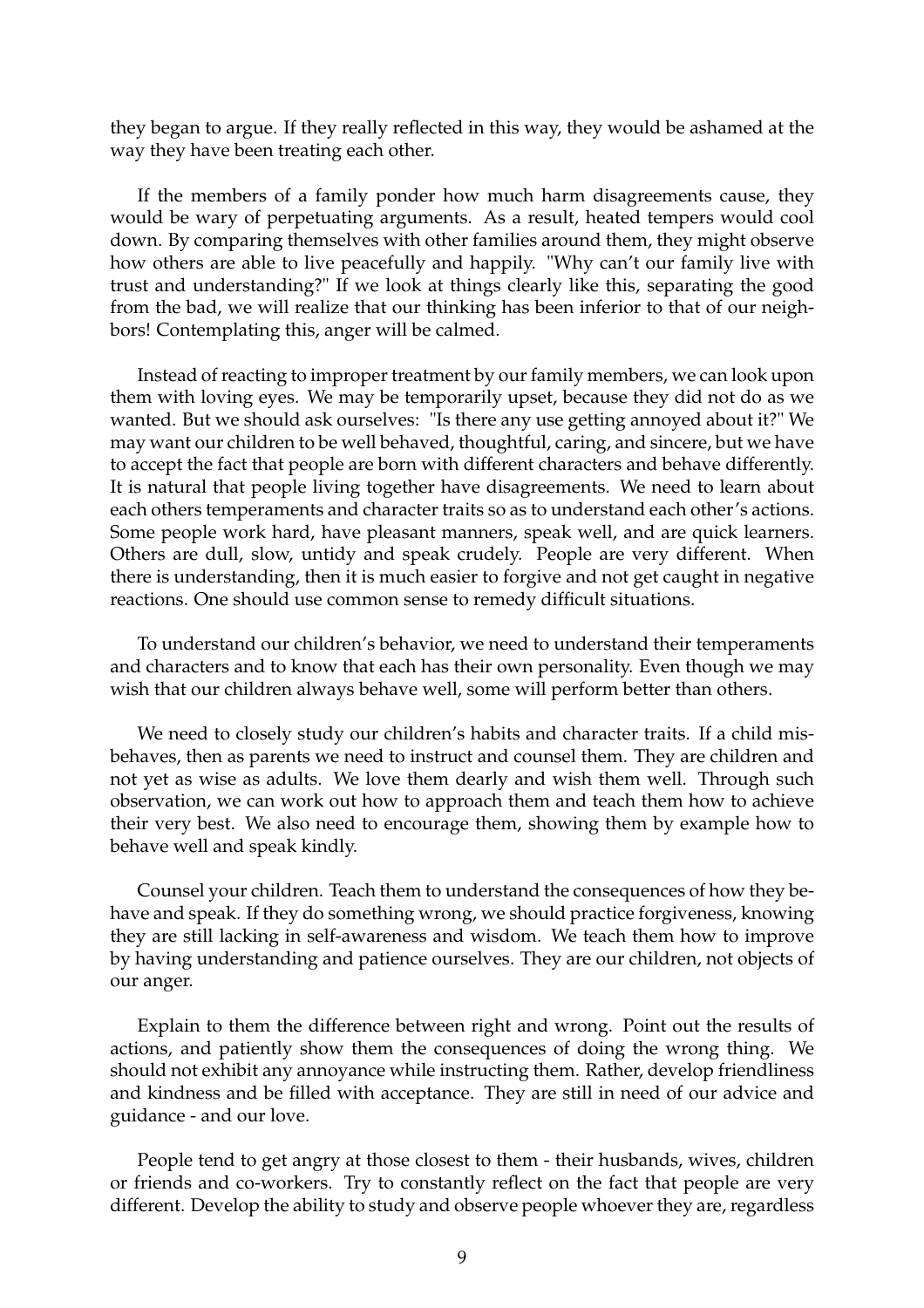of their sex or age. We can teach and train ourselves in this way. We observe, for example, that it is natural that when people get older, they tend to complain more. Sometimes they get upset about things without reason. If we understand this, then instead of getting frustrated, we can change our outlook and attitude towards them. We act with kindness, first discovering our own weaknesses, and then carefully, with love, dealing with the situation. If we work on ourselves rather than trying to change others, then the positive changes in us will become evident to them. When they notice this, they will be at ease and have fewer grounds for complaint.

To see the danger and pain associated with anger is the very method for abandoning it. Self-hatred can arise in our hearts to the point where one loathes oneself even while trying to do loving kindness meditation. The mind wanders and we end up getting annoyed at ourselves. What's the use of that? We are angry and this is a defilement of the mind. The mind wanders due to a cause - the lack of mindfulness, clear self-awareness and wisdom to guide the thinking mind to calm and concentration. We shouldn't be upset with this wandering mind. When you reflect on it, it's laughable that we get angry even at ourselves. Anger and negativity are in the mind and that is where they are overcome and abandoned. There is no logic in getting angry at oneself.

During times of meditation our minds are sometimes elsewhere. What do we gain then by getting exasperated? That only increases our lack of mindfulness, making the mind even more unstable and prone to wandering. Self anger is ridiculous - there is no reason for such emotions.

We should develop a lot of awareness around speech. Sometimes we allow sharp words to slip out without thinking. We say hurtful things because first we think hurtful thoughts. Anger has originated in the mind. The harsh words come out because we have lost our mindfulness, wise reflection and patience. Having said something wrong or offensive, we can often suffer from guilt and self loathing. If we train ourselves to develop more awareness around speech, then we can eventually overcome these negative speech patterns.

Unwholesome thinking will affect our work, making it disorganized and lacking quality, resulting in our goals remaining unachieved. We may wish to do something well, but if the outcome does not comply with our expectations, we get angry at ourselves. Why? There is no point in getting upset. Anger is an unwholesome state and unbeneficial. Is there any sense in getting incensed? It's worth recognizing and acknowledging how much self-criticism and anger we are filled with. Think about it.

Whatever we do, whether we are standing around, walking, sitting down, or even when asleep, the mind can get caught up in unwholesome, negative thoughts. These defilements are in the mind. Defilements seek satisfaction and fulfillment of desire, but when those desires are frustrated, discontent results. Aversion leads to unskillful speech and action. We need self-awareness, mindfulness and wisdom to investigate and contemplate the causes of anger. We need to carefully look inward. Consider your character and personality - how do you speak to people? How do you do things? How do you think? Use wisdom to catch your own bad habit patterns. It's only after having understood these patterns that can we abandon them. This is how we come to reduce the intensity of anger in the mind.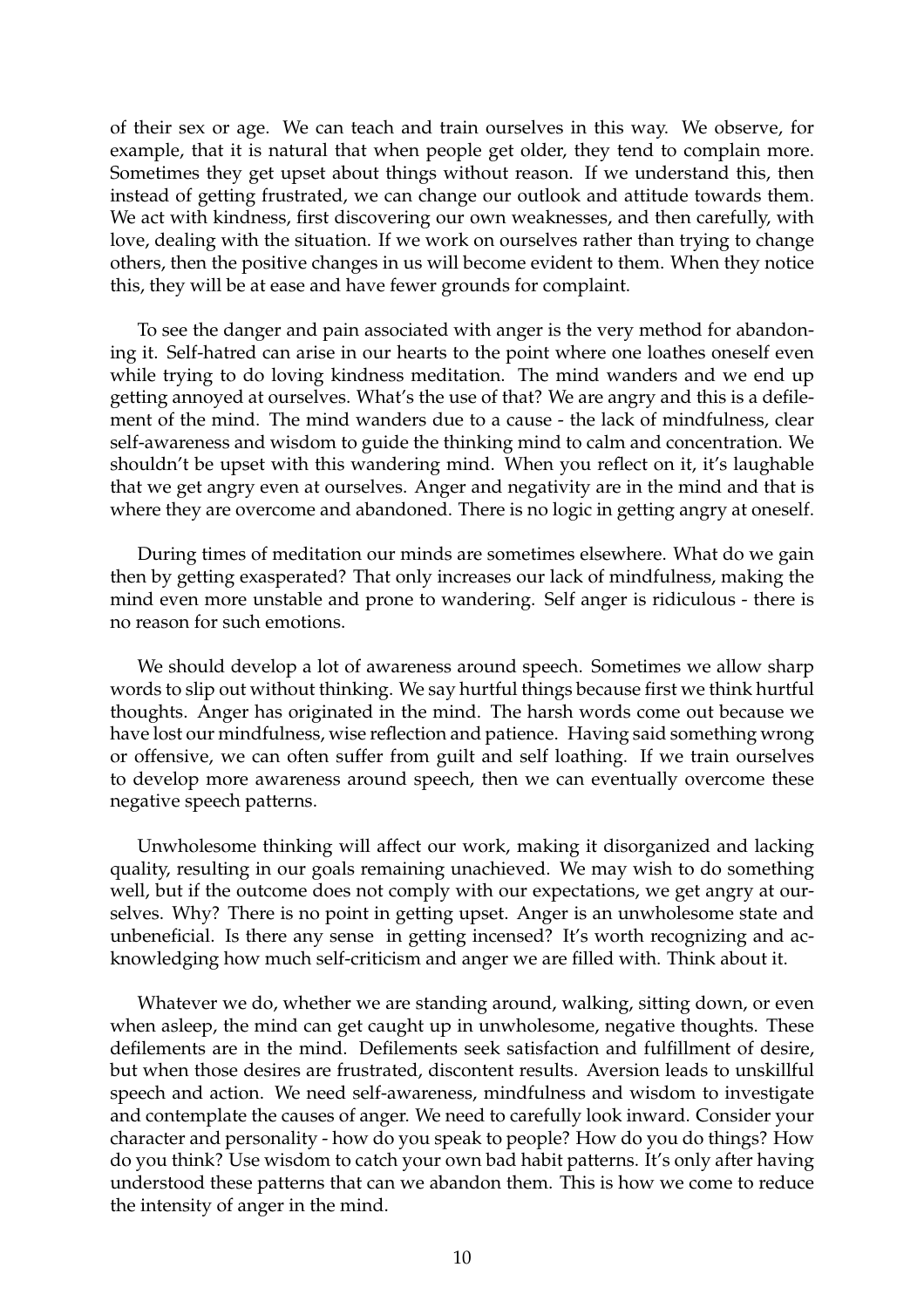What should we do when we try this but fail? One thing we can do is to really study the disadvantages of anger. Carefully notice how it has a gross negative effect on our relationships. We can then see the suffering arise right here and now as a result of aversion.

Use intelligence and wisdom to clearly comprehend the ill effects of hatred. By doing so, we will gradually find it easier to refrain from getting outraged. Learn to observe other people and study their habits and idiosyncrasies. We may see that their mannerisms of body and speech that upset us are the norm for them. They are who they are. This understanding can enable us to give up being annoyed by them.

It is important to note the way we react and to the process of our reaction. For example, when criticized, sound is heard by the ears and it is recognized by the minds. Then it is stored in memory and becomes a part of consciousness. This is how it is known in the mind. If we are angry we also know this in the heart and mind. Why cling to that memory of a sound? It has ceased to exist. It is not-self. Why do we hold on and attach to things? Why do we attach to unwholesome thoughts and moods? When we consider this process of what's happening it helps us abandon anger and ill will. The more we let go, the less intense these defilements get. The next time we are criticized, we will be even less bothered by it. We don't want to react with aversion because we have seen how dangerous and painful it is for our hearts. We no longer attach to things that allow anger to arise.

All criticism, abuse and condemnation can be looked on as not-self. Contemplate these things according to their true nature, that they are impermanent, suffering and not under self control. We can see these three characteristics of all experience. We cannot control things. Other people are not us and not under our control.

We have no power over the sound that comes out of other peoples' mouths. People are composed of the four elements. If someone is alive, they talk and gossip. Only the dead do not talk. The sound of talking cannot be controlled. This is a logical fact. Criticism and gossip are just conventional forms of expression.

If someone criticizes us as being a bad person when we have been good, why get indignant? We can just carry on doing the right thing. But if we have actually done something wrong and someone points that out, then we shouldn't get upset. They are pointing out a true fault. When we see they are right, think of them as our teachers. When they point out our shortcomings, they want us to improve, so we can be a better person. Why be angry at them?

Unfortunately, people don't want to look at themselves. They always think they are right, having the attitude that they are better than others. If anyone disagrees with them they become furious. If we really are right, then continue acting correctly, doing what's right even through criticisms. The more good acts we can do, the less we will incline to anger.

If we are actually misbehaving and people point that out, then we should accept that criticism so as to improve and mature. We should aim at self-development. If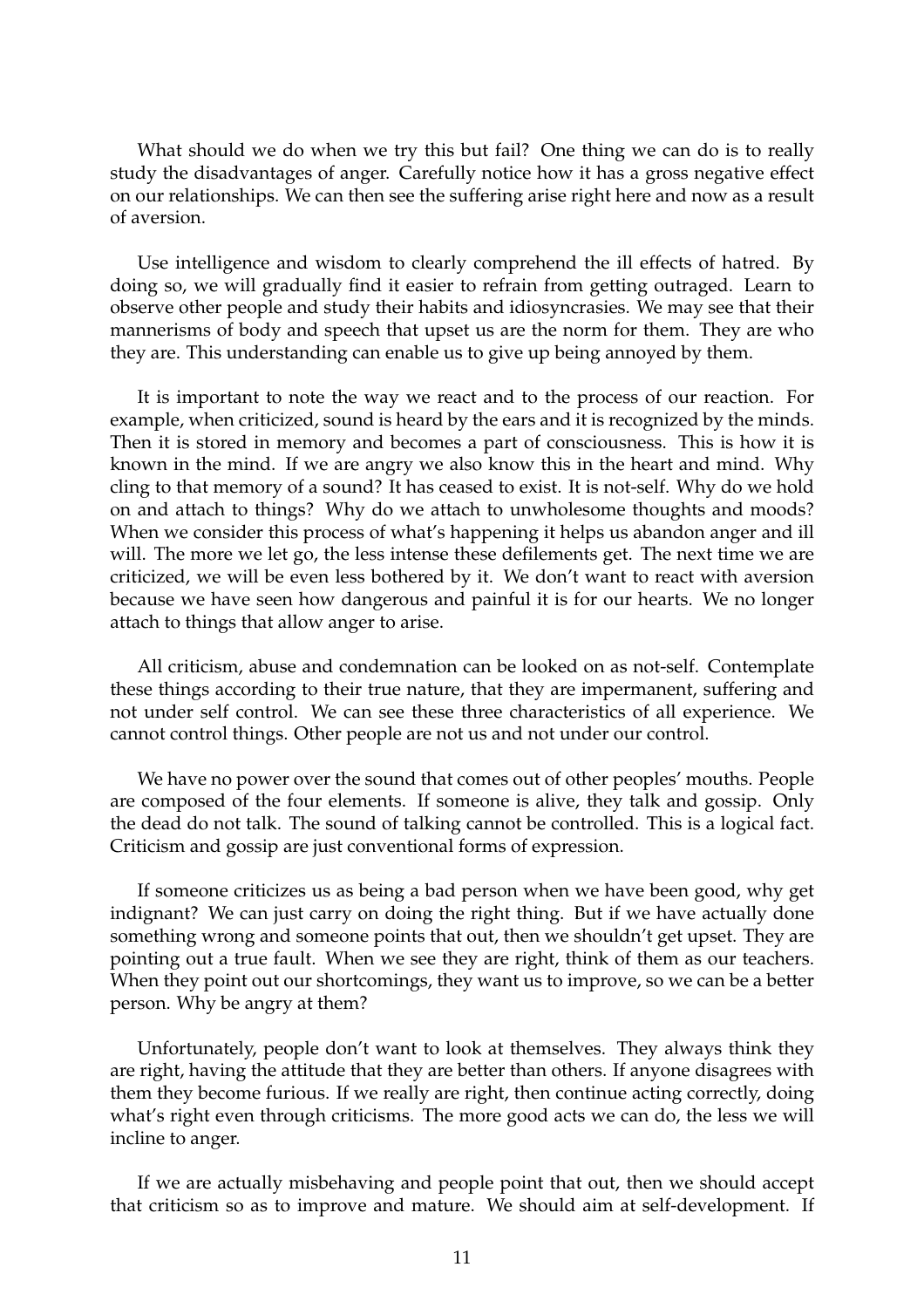someone helps to point out areas in which we can grow, then have appreciation instead of sulking about it. A parent should teach a child by example and practice non-anger if they want their child to also be composed and not easily angered. The child will emulate the parent and improve their behavior.

When we say or do something wrong, we are often disappointed with our so called inadequacies. We are frustrated with ourselves because of the fault finding mind. As a result, we are not in the right frame of mind to meditate peacefully. If we observe this situation with awareness and wise consideration, we will see that it as obviously unskillful. That anger has many disadvantages and ill effects, and is due to lack of self-awareness will become evident.

There is no happiness in anger. At all times it only brings affliction and suffering to us and others. With enough self-awareness and wisdom, one can see that anger is suffering, a self inflicted pain. It burns the mind every moment that it is present. At such times there can be no contentment whatsoever.

Who could possibly consider anger as good? Just view its effect on our minds and hearts to see the damage it causes! Then it is easy to see that we have been in a state of suffering for a long, long time. It can persist until our last breath and then continue to saddle us in future lives as well. This can be of no use at all. If everyone understood the harm caused by anger using the clear understanding of Dhamma, then we would all give it up and live with light hearts and minds.

In the case of a quarrelsome couple, they should refrain from behaving impulsively, on the spur of the moment. Instead, they should wait until the situation calms down. Then they can sit down together and talk reasonably. This is true for parents and children as well. When anger begins to arise, parents should compose themselves for a moment before saying anything to their children, and then advise them calmly.

Actually, everyone should be treated this way whether its great-grandparents, grandparents, parents, children, brothers and sisters, and friends. When anger occurs, the emotion should be allowed to cool down before acting. Try to be patient and humble. Don't express unskillful feelings. Have forbearance. Don't show your negativity through facial expressions. Instead of scrunching our eyebrows together, we can smile, or at least look at the other person without saying anything nasty or expressing our emotions. Be calm. If we can be equanimous in the face of difficulties, then we will be happy.

If we reduce and then abandon anger, we will all live together in peace and harmony, whatever our race, creed, sex or religion. The whole of society can live in happiness. If we remove aversion from the mind we will be blessed with contentment and serenity. We will experience a cool refreshing ease of the mind at all times. We won't be walking around with a pulled face and a frown, but rather be joyous and cheerful. This is the reflection of a blissful mind. It is the result of the conquest of anger. Each one of us should strive to overcome anger so it can never poison us again.

Actually, we don't have that much anger in our hearts that it can't be overcome. Anger however, has an inflammable quality, so it can easily flare up. We must have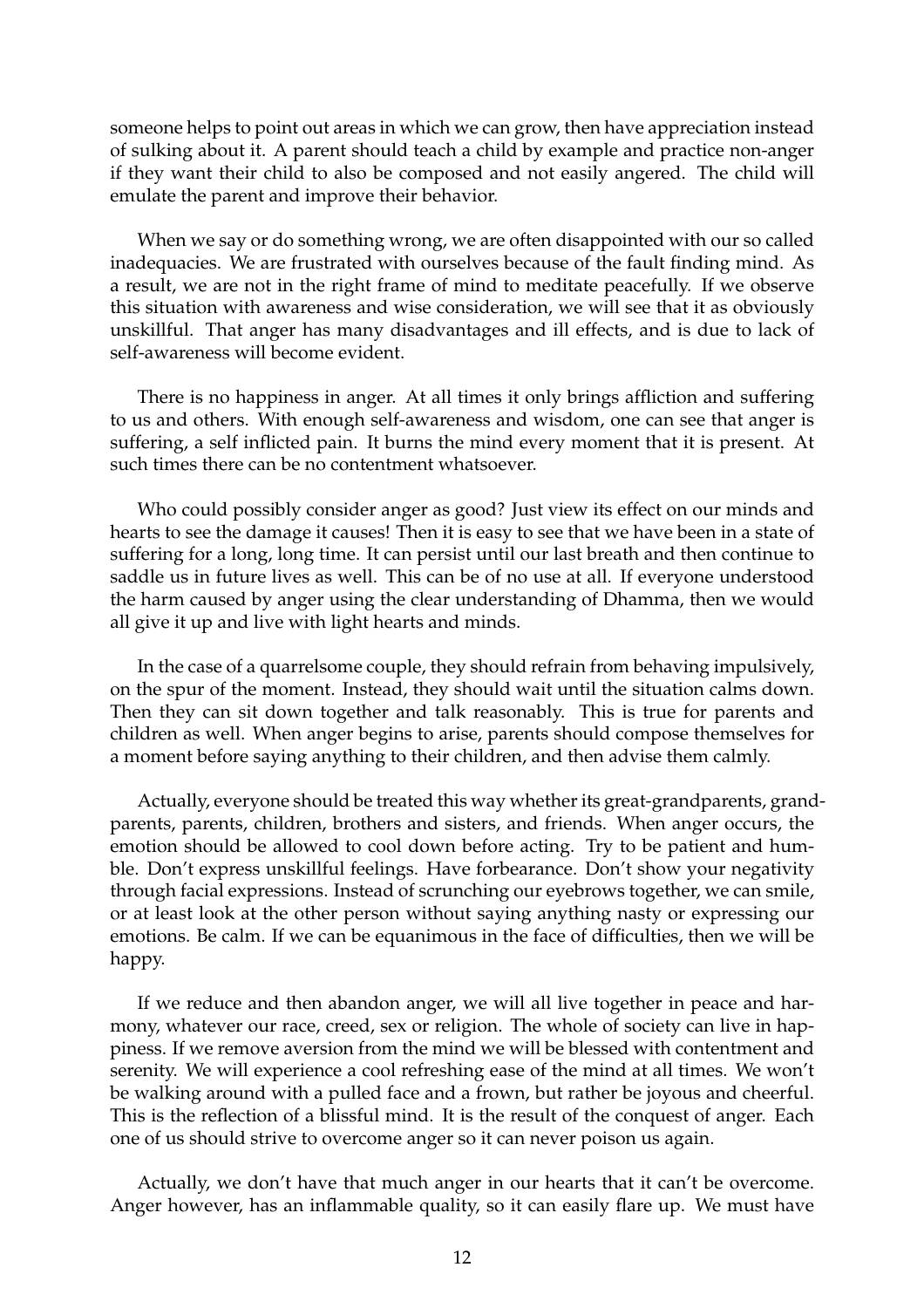large reserves of patience. We can see by observing others that once anger grows into rage it can lead to physical abuse, conflicts, and great suffering. Nobody really wants to experience pain themselves or to cause others pain. No sensible person wants to torment themselves or others.

Pain is a direct consequence of anger. If we don't let go of it, then revenge festers. Fights and even murders can result. The perpetrator will then also suffer the consequences in their next life. Now that is suffering! If we intend to kill others, they will come back and kill us! We reap what we sow. Sorrow starts from simple, unchecked emotions: someone got upset, felt their sense of indignation was justified, and then got carried away. That is how violent acts occur.

We should learn how to quell our anger. We need to tackle it before it arises. Developing mindfulness and wisdom is the way to do so. With patience and humility, we can improve, little by little. Gradually we will become more aware and will be able to prevent being overcome by anger.

We can abate the cause of anger just as we can abate the cause of a fire. If just one match is lit, it is both simple and quick to put out. Don't let the fire get to the stage of destroying a house, property or even a city. By not adding fuel, the fire dies by itself. Preventing anger is just like preventing a fire. Whenever anger flares, we put it out right away through patience and humility. But we have to be extremely mindful so as to see unpleasant feeling as it arises before it develops into anger, resentment or pain. If we can do that, all of us, family, friends or whoever, will live a happily.

If we want to live together in peace and solidarity in society, we can all learn to work together harmoniously, intelligently, and with kindness. We need to learn to be aware of each other's characters and to easily forgive and forget. We should always have benevolence and kindness in our hearts and look at each other with smiling, happy faces, speak to each other using kind, gentle words, and think in friendly, generous ways. This positive outlook is something we practice and develop throughout our lives.

When we base our life in goodwill and kindness, then all human beings, no matter what their circumstances, can live on this same planet Earth in happiness. Should they suffer, we wish them freedom from suffering. If they are happy, we wish their happiness to continue. We focus our every word and deed on goodness. As we do this, we begin to experience great calm and peace. When we learn to think and act wisely, we can live happily. If others are still appear to act unwisely, we can be happy anyway, and learn to share our happiness with them.

We have understood that anger arises because of the defilements of aversion and clinging just as greed arises because of the defilement of sensuality. The problem is to overcome these defilements. Not understanding the problem is delusion. We must abandon these defilements and strive for goodwill and kindness. Then we will live happy lives. The Lord Buddha said that anyone who can give up anger will live a happy and joyful life. He went on to say that anyone who abandons anger can stand, walk, sit or sleep anywhere without sorrow, living with physical and mental joy.